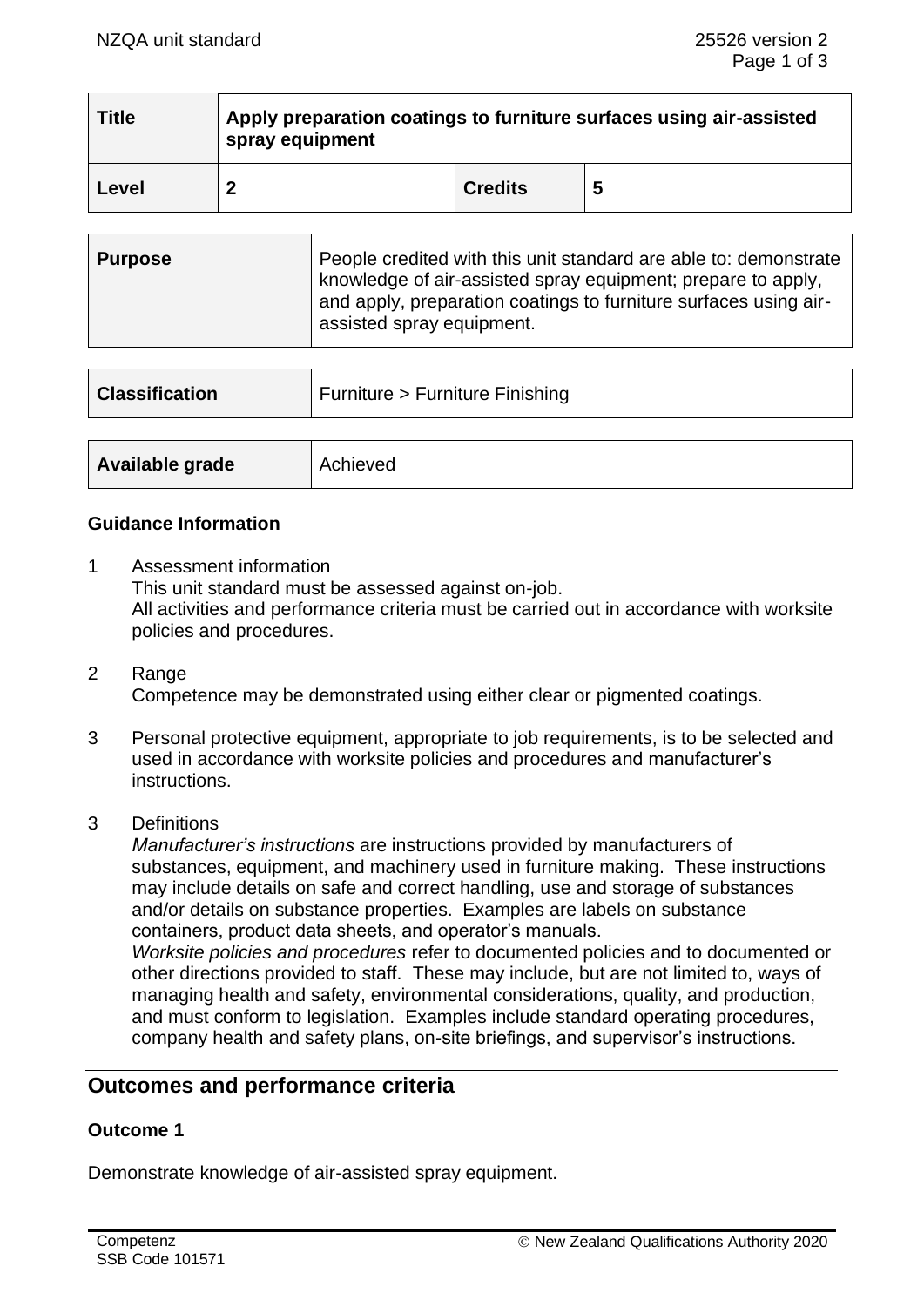## **Performance criteria**

1.1 Advantages air-assisted spray equipment has over conventional spray equipment are explained in accordance with manufacturer's instructions.

Range three advantages.

- 1.2 Products that can be sprayed using air-assisted spray equipment are named and identified in the worksite.
	- Range any three of  $-$  solvent or water-based products, varnished, lacquers, polyurethanes, two-component products, high-solids, stains, UV curing.
- 1.3 Adjustment of flow rate of the application is explained in accordance with manufacturer's instructions.
- 1.4 Adjustment of fan width is explained in accordance with manufacturer's instructions.
- 1.5 Reversible tips and flat tips are explained in terms of a suitable spray application.

## **Outcome 2**

Prepare to apply preparation coatings to furniture surfaces using air-assisted spray equipment.

#### **Performance criteria**

- 2.1 Job specifications are obtained and interpreted.
	- Range mumber of surfaces to be coated, coating to be used, required feed pump for the application.
- 2.2 Spraying platforms, drying racks, trolleys, and a drying area are selected.
- 2.3 Spray equipment is checked for suitability for job specifications.

Range clean, air cap tight, bowl tight.

2.4 Spray area is selected to meet environmental and safety requirements.

Range well ventilated, clean, clear of dust.

## **Outcome 3**

Apply preparation coatings to furniture surfaces using air-assisted spray equipment.